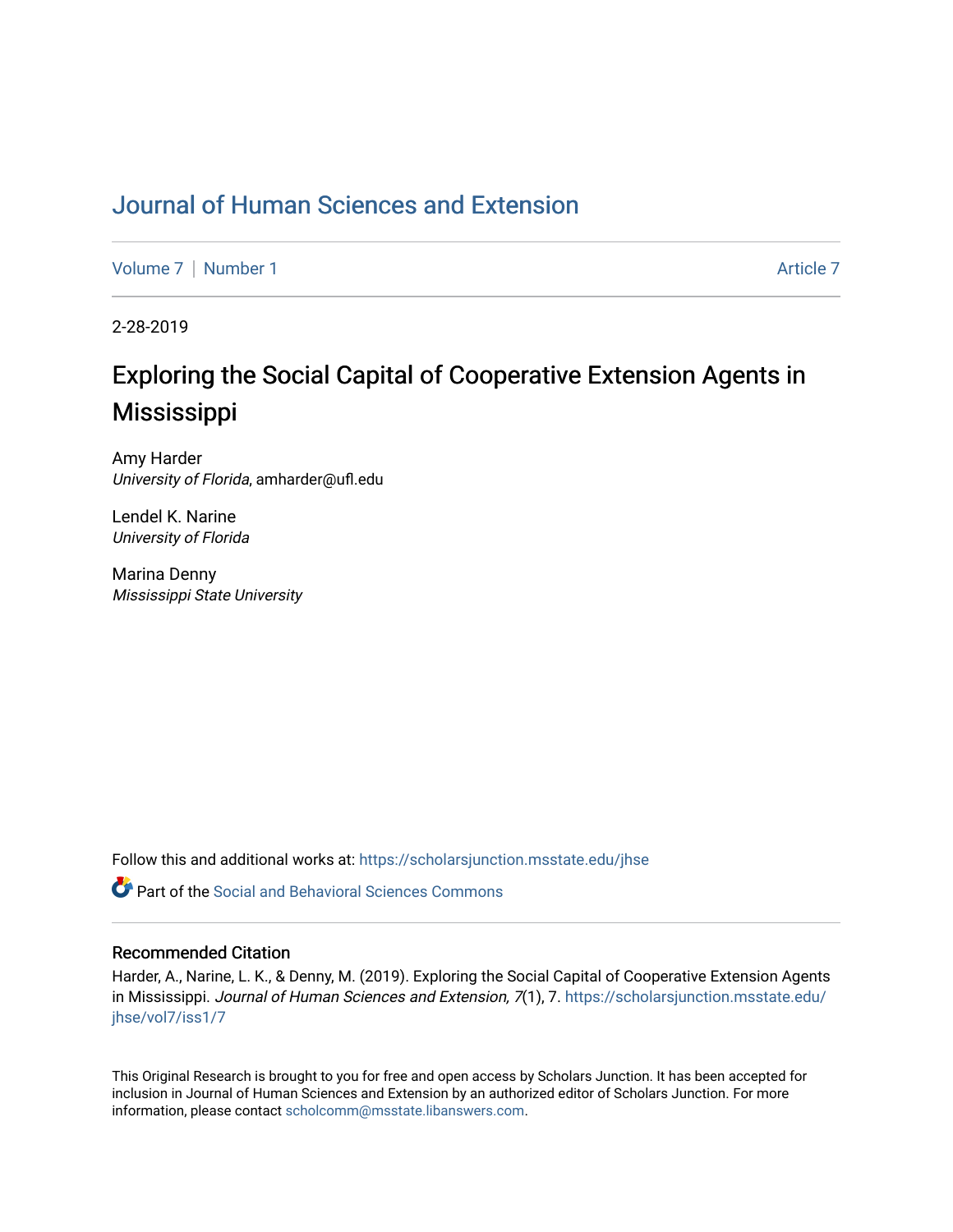# **Exploring the Social Capital of Cooperative Extension Agents in Mississippi**

**Amy Harder Lendel K. Narine** *University of Florida*

#### **Marina Denny**

*Mississippi State University*

*The Cooperative Extension System has a high turnover rate. Studies indicate a need to improve collaboration and communication efforts between agents to improve their retention. This exploratory study used a social capital lens to investigate agents' collegial relationships and access to information. Crosssectional data were collected from a nonrandomized sample of Extension agents from Mississippi State University (MSU) Extension. Results showed agents' engagement in professional associations depended on their programmatic responsibilities. Few agents were active members of associations that were not linked to their specific program area. Findings pointed to a low level of bridging capital and a higher level of bonding capital since agents had strong ties with colleagues in their own programmatic area. Agents mostly socialized with others in their own program area at statewide events, and most did not seek information from a district or regional director. This may adversely impact information sharing due to an overdependence on homogenous networks. This study suggested the social capital of MSU Extension agents could be more fully developed. Agents may benefit from opportunities to engage in national-level and heterogenous professional organizations to build bridging capital.*

### **Introduction**

For years, the Cooperative Extension System has searched for ways to improve the retention of agents (e.g., Kutilek, 2000; Safrit & Owen, 2010; Strong & Harder, 2009); yet, the system still struggles with employee turnover. For example, Benge and Harder (2017) found the turnover rate for one state Extension system was more than twice the national public workforce average. A recent study by Vines et al. (2018) articulated the need to focus on communication and collaboration strategies to improve the retention of early-career agents. Similarly, past research has pointed towards the importance of collegial relationships within Extension (e.g., Benge & Harder, 2017; Borr & Young, 2010). It is clear that agents' relationships and access to information are important components of their work experiences. Using a social capital lens to

Direct correspondence to Amy Harder at amharder@ufl.edu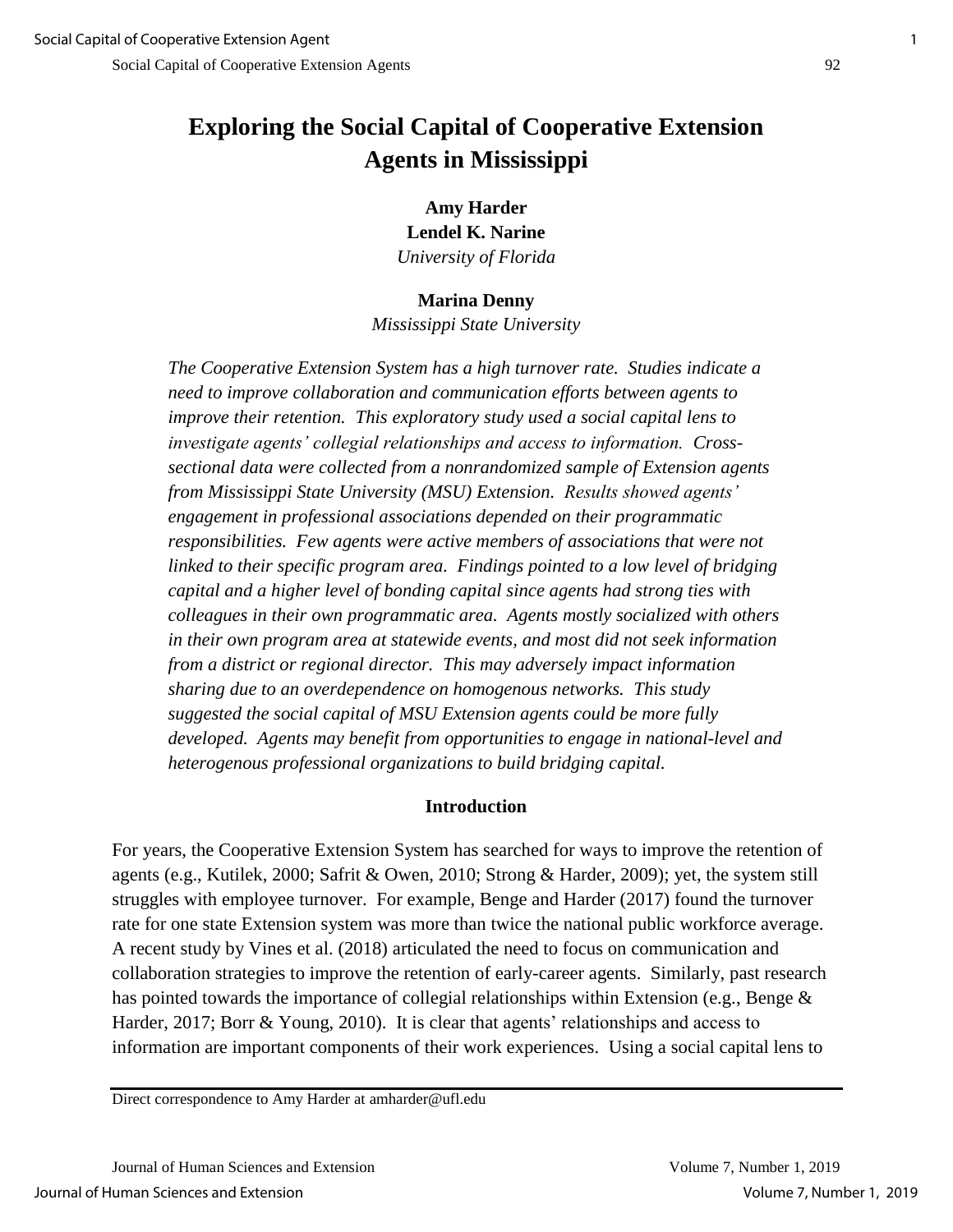further explore these factors may offer Extension new information that can be used by Extension administrators and staff development professionals to better support agents.

### **Theoretical/Conceptual Framework**

In 1973, Granovetter famously framed an argument for the "strength of weak ties" (p. 1360) which laid the foundation for future studies of social capital. Granovetter argued individuals with weak ties to people within different social networks had more opportunities and access to information than individuals with an equivalent number of strong ties with people within their own social network. Essentially, Granovetter articulated his support for the adage: it's not what you know, it's who you know.

Many definitions of social capital exist (Paldam, 2008). However, "the consensus is growing in the literature that social capital stands for the ability of actors to secure benefits by virtue of membership in social networks or other social structures" (Portes, 1998, p. 6). More simply, "social capital refers to our relations with one another" (Putnam, 1995, p. 665).

It is through connections with other individuals and groups that a specific actor gains social capital; having more connections is generally advantageous. Bourdieu (1986) explained:

The volume of the social capital possessed by a given agent thus depends on the size of the network of connections he can effectively mobilize and on the volume of the capital (economic, cultural or symbolic) possessed in his own right by each of those to whom he is connected. (p. 51)

Thus, if the result of having social capital is that an individual can rely upon his or her social network to obtain benefits, then social capital facilitates "productive activity" (Coleman, 1988, p. S101).

Different types of social capital exist. Putnam (2000) described the concepts of bonding and bridging capital. Bonding social capital results from networking within a homogenous group, such as units within a company, members of a country club, or a family network. Bonding social capital tends "to reinforce exclusive identities and homogenous groups" (Putnam, 2000, p. 22) and is associated with an in-group mentality. Putnam (2000) noted that this can be positive for providing social and psychological support to members of the in-group, but can also negatively lead to antagonism towards out-group individuals.

Another potential negative effect of the homogenous nature of bonding social capital is its influence on diffusing information (Putnam, 2000). Rogers (2003) noted that "homophily can act as a barrier to the flow of innovations within a system" (p. 306) because of the tendency for individuals to share information only within the groups to which they belong, slowing the diffusion of innovation to outside groups. High degrees of homophily occur when very few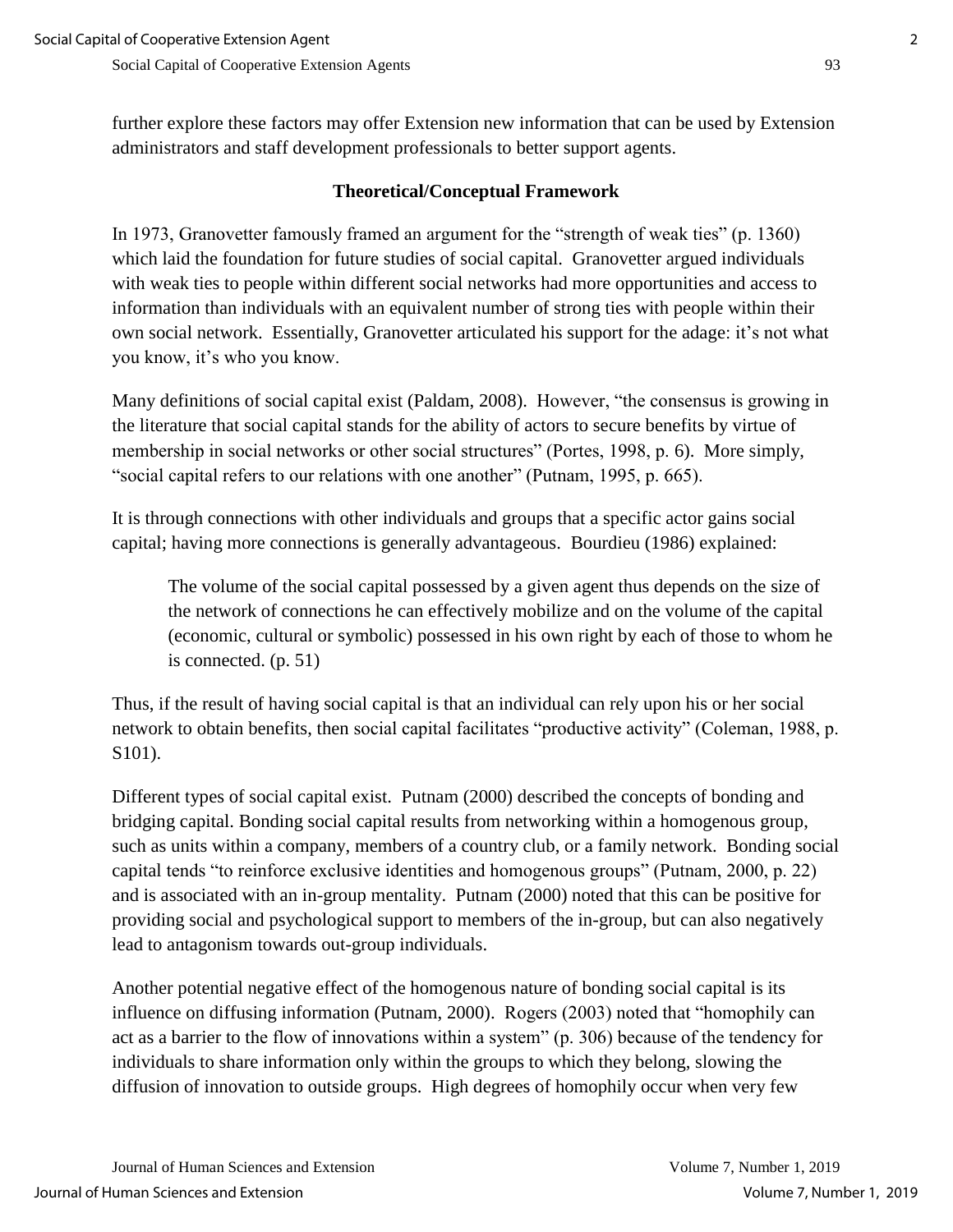individuals within a group possess bridging social capital and instead primarily rely upon their bonding social capital. In terms of organizational impact, a high degree of homophily can stifle innovation if not managed appropriately.

In contrast, bridging social capital is "better for linkage to external assets and for information diffusion" (Putnam, 2000, p. 22). Bridging social capital is inclusive and associated with networks that are outwardly focused and comprised of individuals across diverse backgrounds. Access to assets not available within the homogenous group is the leading benefit of bridging social capital; this ties back to Granovetter's (1973) argument for the strength of weak ties. Examples of bridging networks include civically-oriented associations and political movements.

Cohen and Prusak (2001) provided a helpful explanation of bonding and bridging social capital within the context of organizations, using examples described as communities and networks. Communities were described as focused, centered, enforcers of norms, and "typically *closed* [sic] in some sense: defined by a separation between those inside and outside the community" (Cohen & Prusak, 2001, p. 56). This description of community closely aligns with the type of setting that Putnam (2000) asserted would lead to the development of bonding social capital. In contrast, Cohen and Prusak (2001) described networks as "generally more *open*, an interlocking web of connections. Individuals in the network know the people they have direct contact with, but they do not necessarily know their contacts' contacts" (p. 57). Networks can provide the connections necessary to develop bridging social capital.

Little research has been conducted in the United States about the social capital of Extension agents and its influence on professional roles, interpersonal communication, diffusion of information, and innovation, although much has been written about Extension's contributions to social capital within communities (e.g., Civittolo & Davis, 2011; Fields, 2017; Prins & Ewert, 2002). The exploratory study presented here will help to address the gap in the literature, as well as provide practical recommendations for Extension.

### **Purpose and Objectives**

"Social capital is defined by its function" (Coleman, 1988, p. S98) to facilitate certain actions within social structures that otherwise might not take place. The purpose of this study was to explore the social capital of Extension agents of Mississippi State University Extension (MSU Extension) by investigating some of these actions in the context of the agents' professional roles. The specific objectives were to describe the agents' (a) memberships and engagement in organizational teams and professional associations, (b) levels of engagement in professional associations, (c) information-seeking behaviors, and (d) socializing preferences.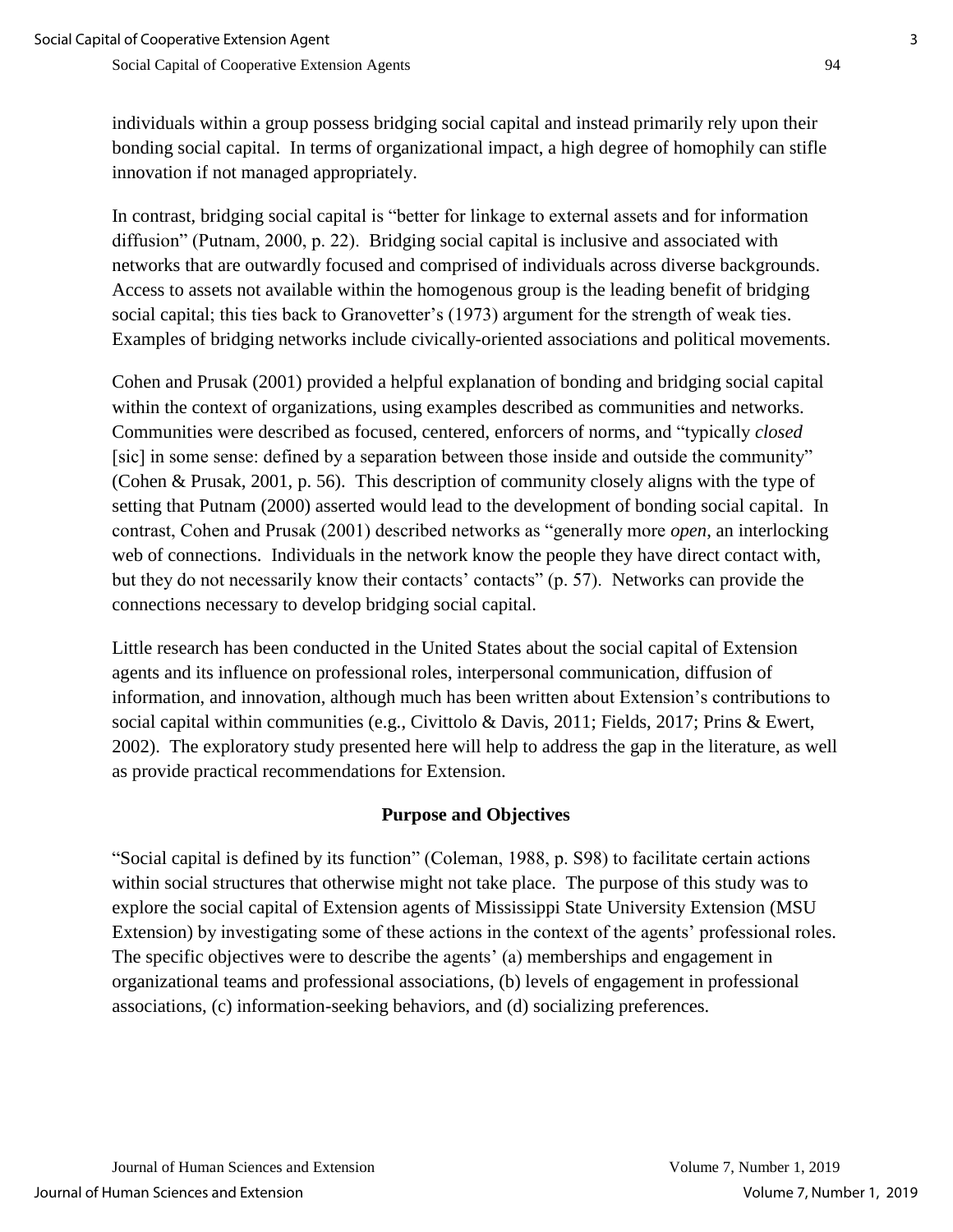### **Methods**

A nonrandomized, exploratory study was conducted to investigate the study's objectives. MSU Extension is a smaller-sized organization, so a census was attempted to increase the potential number of respondents representing the different program areas. An assumption of the study was that the program area(s) in which an agent worked would influence social capital, given that a program area also influences which Extension program development team(s) an agent may join and the program priorities toward which he/she may work. Further, most Extension professional associations are linked to a specific program area.

# **Survey Instrument**

No existing social capital instrument was found that was suitable to the context of Cooperative Extension; therefore, an instrument was developed specifically for this study. The survey instrument included questions focused on agents' engagement in professional associations and organizational teams, information-seeking behaviors, socializing preferences, and demographics.

The instrument was reviewed for face validity and contextual appropriateness by three state Extension specialists with professional experience spanning three state Extension systems, including the state of interest. Minor revisions to adjust the wording to fit the state context were made, as well as minor adjustments to the survey flow in Qualtrics.

The section of the instrument focused on agents' engagement in professional associations and organizational teams asked them to indicate if they belonged to an Extension professional association, state-level programmatic team, local-level programmatic team, regional or district team, or university governance. For each association to which they reported belonging, agents indicated their level of engagement by reporting if they served on a committee (SC), held an elected role (SE), attended state-level events (AS), or attended national-level events (AL). A statewide conference was given as an example of a state-level event, which may have influenced participants' responses. Agents also were asked to indicate their level of engagement in organizational teams, but these data were not analyzed further due to the low number who reported belonging to organizational teams.

Two questions measured information-seeking behaviors: from whom do you most often seek out information related to doing your job, and from whom do you most seek information when you want to know what is happening in the statewide Extension organization. Response options were (a) colleagues in my office, (b) colleagues in other counties, (c) my District/Regional Extension Director, (d) my Program Leader, (e) my assigned mentor, or (f) other. Respondents who picked other were asked to list from whom they sought information. An additional response option was excluded from analysis due to a clarity issue identified *ex post facto*, resulting from recent changes in staffing structure. This resulted in two responses being removed for data analysis for this question.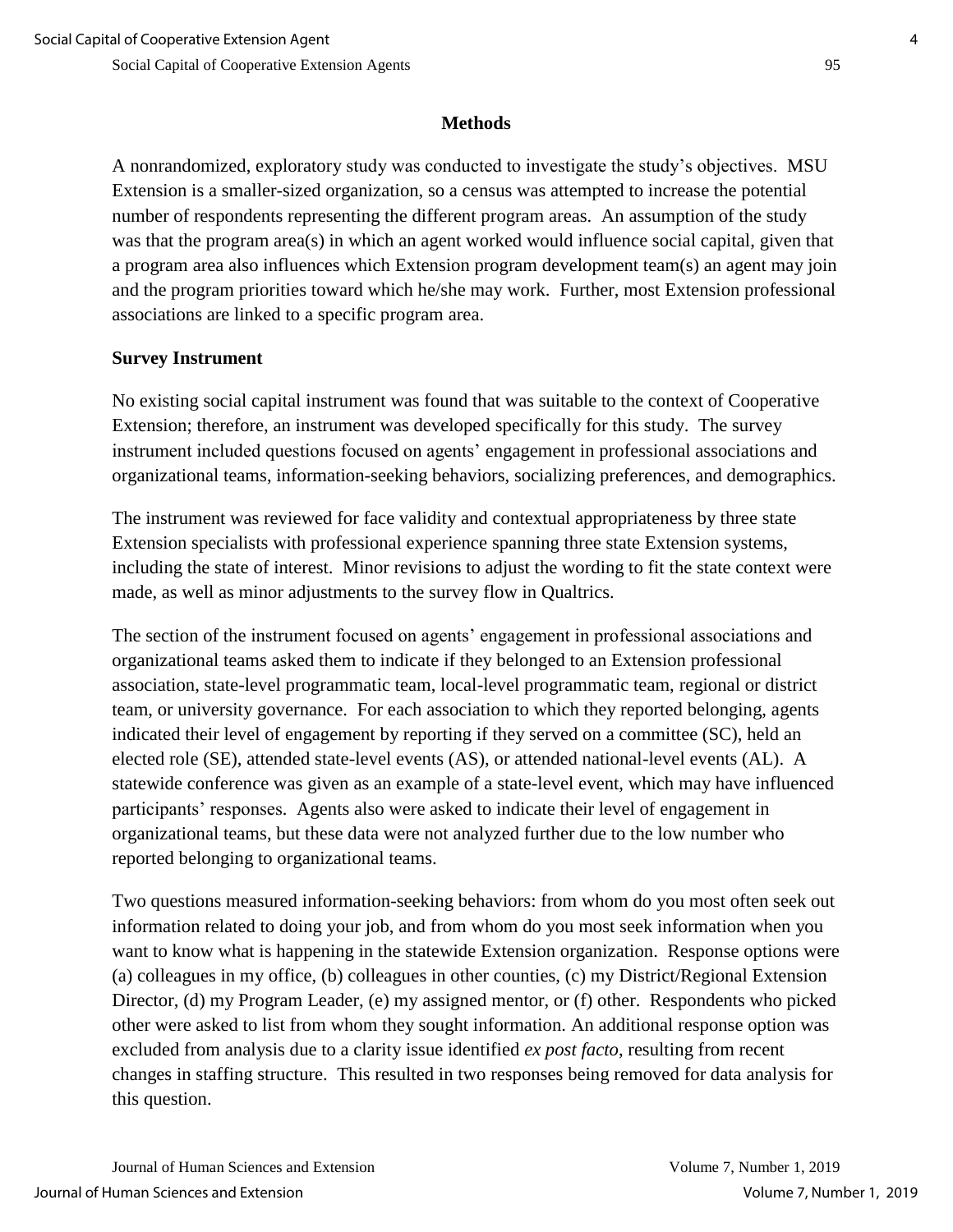Socializing preferences were measured by asking agents to report with whom they spent the most time socializing at statewide events, such as the state's annual conference. Statewide events are typically the only time the entire organization will be present together and therefore provide agents with a wider variety of choices for socializing than they would experience in their day-today county work. Response options were (a) my county colleagues, (b) colleagues within my program area, (c) colleagues outside of my program area, (d) state specialists, (e) my assigned mentor, or (f) other. Respondents who picked other were asked to list with whom they spent the most time socializing at statewide events.

Demographic items for the survey instrument asked the respondents to report in which program area(s) they had official responsibilities (agriculture, community resource development, family and consumer sciences, natural resources, 4-H Youth Development, other), years worked in current Extension position, prior professional experience in Cooperative Extension (yes/no), and gender identification (male/female).

# **Data Analysis**

Data analysis was conducted using descriptive frequencies relating to agents' membership to organizational teams and professional associations and level of engagement, information-seeking behaviors, and socializing preferences. In terms of interpreting the data, Cohen and Prusak's (2001) definitions of communities and networks were used to relate the findings to the concepts of bridging and bonding capital (Putnam, 2000). Programmatic teams, county colleagues, colleagues within a program area, and assigned mentors were operationally identified as fitting the criteria for a community, which is associated with bonding capital. Regional or district teams, university governance, colleagues outside of a program area, state specialists, and all levels of administration were operationally identified as fitting the criteria for a network, which is associated with bridging capital. Engagement in a professional association was interpreted based on state-level participation being associated with communities and bonding capital and national-level participation being associated with networks and bridging capital. Percentages reported are based on the number of usable responses for a particular item, which varies due to missing data.

### **Participant Characteristics**

As a professional courtesy, permission was obtained from the Director of MSU Extension in October 2017 to survey the system's agents. An IRB exemption was received from the University of Florida in November 2017. An invitation to participate in the study and a generic link to the online Qualtrics survey instrument were emailed to 126 agents. Two reminder emails were sent before the survey was closed in December 2017 with a total of 79 usable responses received for a response rate of 62.69%. The failure to obtain a complete census means the responses are limited to the population of respondents.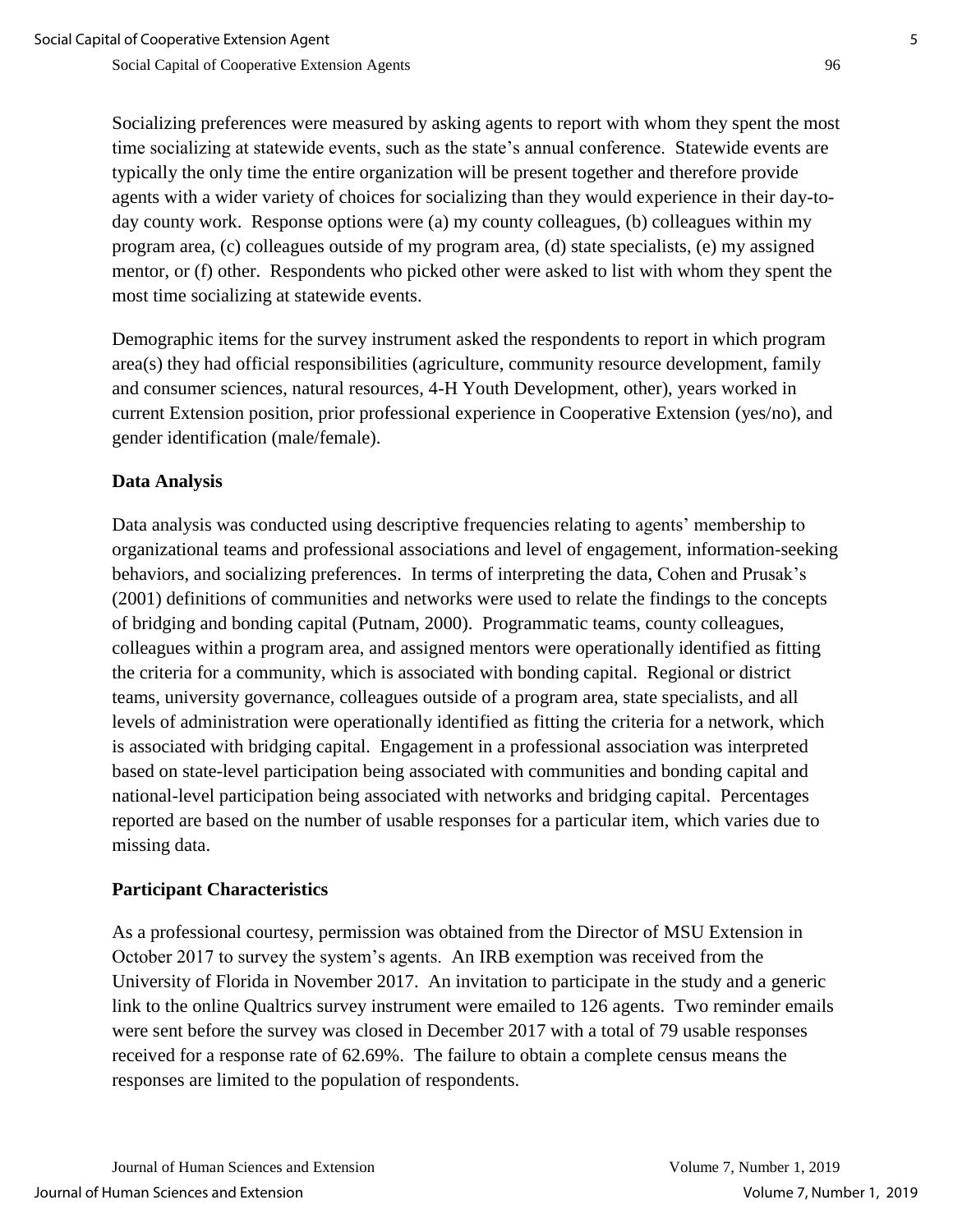In Mississippi, a family and consumer sciences (FCS) agent and an agriculture and natural resources (ANR) agent exist in each county, and counties with 8,000 or more 4-H-eligible youth sometimes support a third agent (4-H) position. Programmatically, the FCS and ANR agents in a county also share 4-H (40%) and community resource development (10%) responsibilities, in addition to their primary program area.

From the population sample, many agents self-identified as having programmatic responsibilities in 4-H youth development (77.2%,  $n = 61$ ), community resource development (62%,  $n = 49$ ), agriculture (45.6%,  $n = 36$ ), family and consumer sciences (41.8%,  $n = 33$ ), and natural resource and Sea Grant  $(31.6\%, n = 25)$ . On average, agents had approximately 12 years of work experience, and most (77.5%, *n* = 55) did not have any prior jobs in Cooperative Extension. In addition, approximately 58% ( $n = 41$ ) of the sample was female, while 42% ( $n = 30$ ) was male. Descriptive statistics were used to analyze the data by objective.

### **Findings**

# **Objective 1: Agents' Memberships and Engagement in Organizational Teams and Professional Associations**

The first objective of the study was to describe agents' membership and engagement in professional associations and organizational teams; membership and engagement trends provide an indication of agents' opportunities to build bonding and bridging capital through their communities and networks. Most Extension agents (92.4%, *n* = 73) belonged to an Extension professional association (see Table 1). Some agents were also members of local programmatic teams (19%,  $n = 15$ , bonding capital) and regional or district teams (15.2%,  $n = 12$ , bridging capital). In contrast, only one agent (1.3%) was involved in a university governance group (bridging) and five agents (6.3%) reported belonging to a state level programmatic team (bridging).

Table 1 provides a descriptive overview of agents' membership to different professional organizations. While many professional organizations exist within the context of Cooperative Extension, the program priority area of agents often influences their membership to different organizations. As shown in Table 1, most agents involved in agriculture programming were members of the National Association of County Agricultural Agents (NACAA, 80.6%). Similarly, the majority of those in community resource development and natural resources were also involved in NACAA (55.1% and 84%, respectively). Approximately half the sample of agents in 4-H youth development were also members of NACAA. In contrast, most family and consumer sciences agents belonged to the National Extension Association of Family & Consumer Sciences (NEAFCS, 72.7%). Irrespective of programmatic area, about one-third of agents were members of Epsilon Sigma Phi (ESP; ESP is open to Extension professionals regardless of program area) and the National Association of Extension 4-H Agents (NAE4-HA). However, there were no agents with membership to the National Association of Community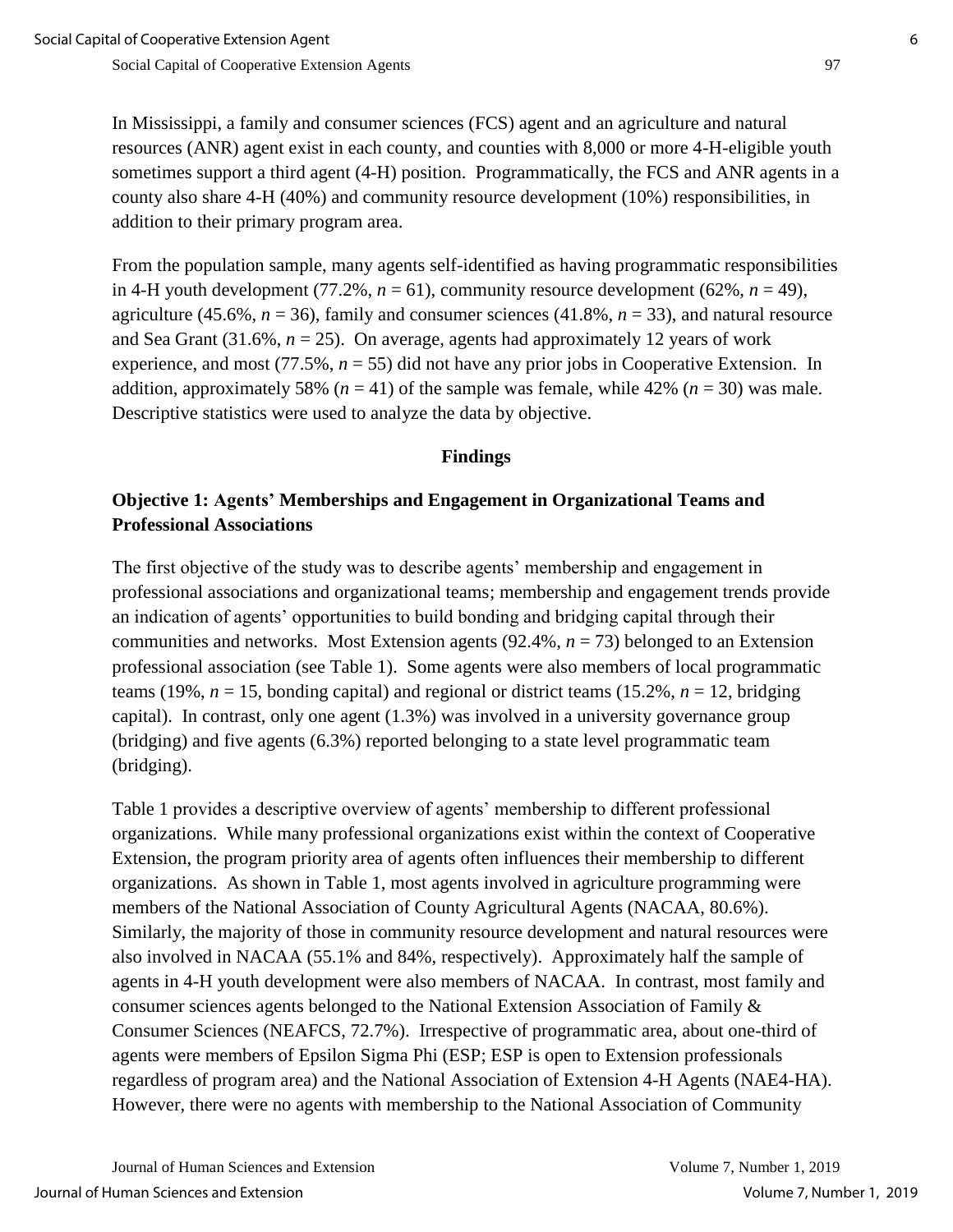Development Extension Professionals (NACDEP) or the National Association of Extension Program and Staff Development Professionals (NAEPSDP).

|                                          |    | <b>Membership</b><br>$\%$ (n) |            |              |          |               |
|------------------------------------------|----|-------------------------------|------------|--------------|----------|---------------|
| Program Area                             | n  | <b>ANREP</b>                  | <b>ESP</b> | <b>NACAA</b> | NAE4-HA  | <b>NEAFCS</b> |
| Agriculture                              | 36 | 5.6(2)                        | 19.4 (7)   | 80.6(29)     | 25.0(9)  | 0(0)          |
| <b>Community Resource</b><br>Development | 49 | 2.0(1)                        | 26.5(13)   | 55.1 (27)    | 28.6(14) | 30.6(15)      |
| Family & Consumer Sciences               | 33 | 0(0)                          | 27.3(9)    | 18.2(6)      | 30.3(10) | 72.7(24)      |
| <b>Natural Resources</b>                 | 25 | 8.0(2)                        | 16.0(4)    | 84.0 (21)    | 28.0(7)  | 4.0(1)        |
| 4-H Youth Development                    | 61 | 4.9(3)                        | 21.3(13)   | 50.8(31)     | 31.1(19) | 26.2(16)      |

*Table 1. Extension Agents' Membership in Professional Association by Program Area*

*Note:* <sup>1</sup>Association of Natural Resource Extension Professionals.

#### **Objective 2: Agents' Levels of Engagement in Professional Associations**

Social capital also relates to the level of engagement in professional associations. Those who are more engaged have increased opportunities to develop social capital. Table 2 shows the level of engagement for agents reporting membership in different professional associations. While only three agents of the sample had a membership to ANREP, these individuals did not serve on a committee or hold an elected role and did not regularly attend state-level or national-level events.

Those agents with membership to ESP, NACAA, NAE4-HA, and NEAFCS were more likely to regularly attend state-level events but less likely to regularly attend the national-level events of these associations. In addition, less than half the sample of agents with membership to professional associations served on a committee or held an elected role. Overall, there was a clear trend across all associations for agents' engagement to be limited to regular attendance at state-level events.

|                                           |                  |                                |                                          | <b>Level of Engagement</b><br>$\%$ $(n)$                        |                                                                      |
|-------------------------------------------|------------------|--------------------------------|------------------------------------------|-----------------------------------------------------------------|----------------------------------------------------------------------|
| <b>Professional</b><br><b>Association</b> | $\boldsymbol{n}$ | Service on<br><b>Committee</b> | <b>Service in</b><br><b>Elected Role</b> | <b>Regularly</b><br><b>Attend State-</b><br><b>Level Events</b> | <b>Regularly</b><br><b>Attend</b><br><b>National-Level</b><br>Events |
| ANREP                                     | 3                | 0(0)                           | 0(0)                                     | 0(0)                                                            | 0(0)                                                                 |
| <b>ESP</b>                                | 17               | 23.5(4)                        | 41.2(7)                                  | 58.8 (10)                                                       | 17.6(3)                                                              |
| <b>NACAA</b>                              | 34               | 29.4(10)                       | 23.5(8)                                  | 55.9 (19)                                                       | 20.6(7)                                                              |
| NAE4-HA                                   | 23               | 34.8(8)                        | 21.7(5)                                  | 65.2(15)                                                        | 13(3)                                                                |
| <b>NEAFCS</b>                             | 27               | 18.5(5)                        | 37(10)                                   | 74.1 (20)                                                       | 18.5(5)                                                              |

*Table 2. Extension Agents' Level of Engagement in Professional Associations*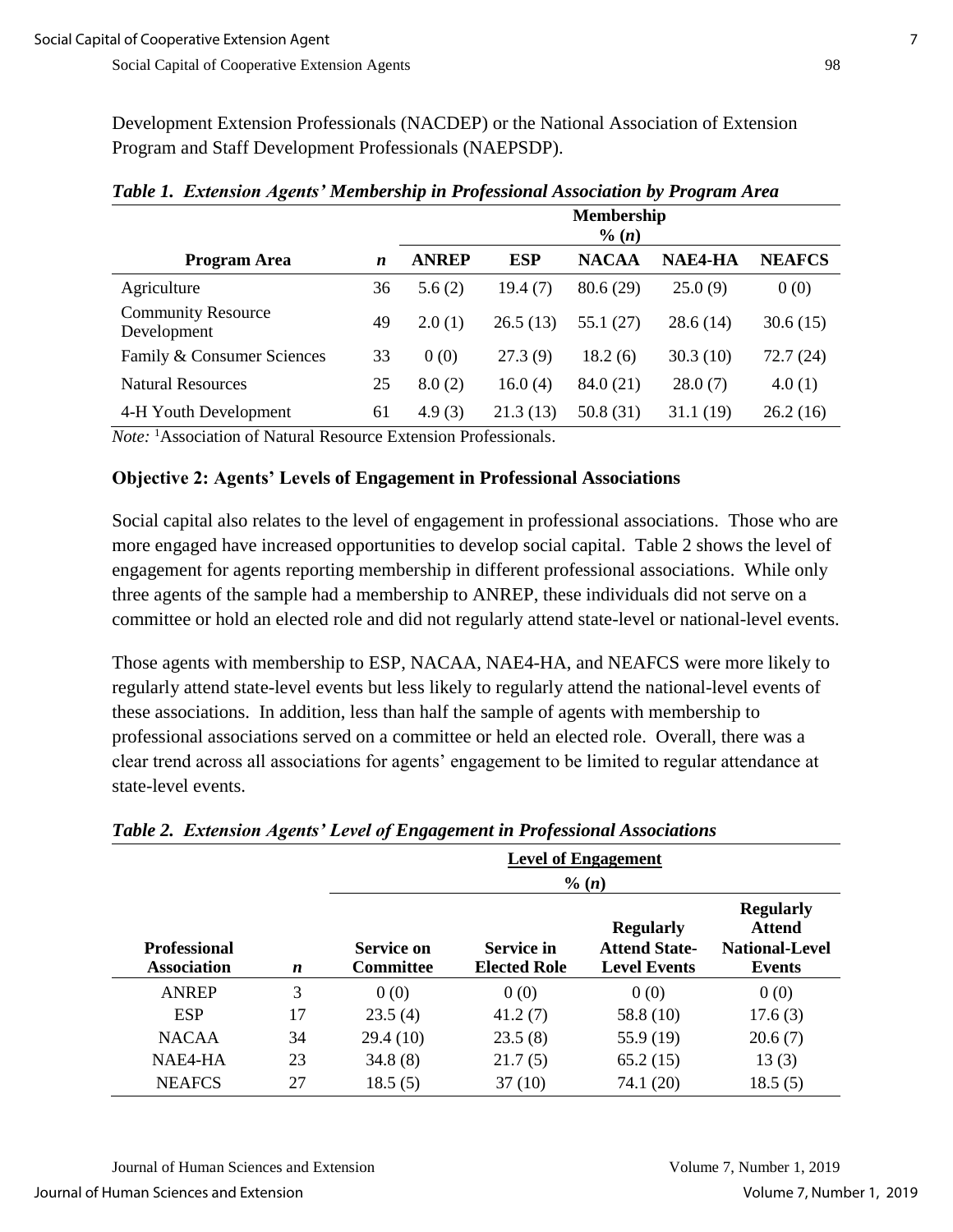# **Objective 3: Agents' Information-Seeking Behaviors**

Table 3 displays the sources most frequently used by the agents for job-related information and information about statewide Extension, providing insight about the agents' use of assets. Results showed that almost half the sample of agents  $(48.6\%, n = 35)$  sought out information relating to their job from colleagues in other counties. A few agents  $(25\%, n = 18)$  sought job-related information from the district or regional Extension director. In terms of "other" sources of information, three agents identified state specialists, and one agent said upper administration.

In contrast, many agents  $(48.6\%, n = 35)$  sought out information about statewide Extension from the regional Extension director, while fewer agents  $(26.4\%, n = 19)$  reached out to colleagues in other counties. Only a small number of agents asked colleagues in their own county about jobrelated information (12.5%,  $n = 9$ ) and information on happenings in statewide Extension (5.6%,  $n = 4$ ). For information about statewide Extension from "other" sources, one agent identified upper administration, one agent said 4-H specialist, and one agent reported a lack of interest in what happens at the statewide level.

|                                      | <b>Type of Information</b><br>$\%$ (n)  |                                                              |  |  |
|--------------------------------------|-----------------------------------------|--------------------------------------------------------------|--|--|
| <b>Information</b><br><b>Source</b>  | Job-related<br>information <sup>a</sup> | <b>Information about</b><br>statewide Extension <sup>b</sup> |  |  |
| Colleagues in my office/county       | 12.5(9)                                 | 5.6(4)                                                       |  |  |
| Colleagues in other counties         | 48.6(35)                                | 26.4(19)                                                     |  |  |
| District/Regional Extension director | 25(18)                                  | 48.6(35)                                                     |  |  |
| Program leader                       | 2.8(2)                                  | 8.3(6)                                                       |  |  |
| Assigned mentor                      | 2.8(2)                                  | 1.4(1)                                                       |  |  |
| Other                                | 5.6(4)                                  | 4.2(3)                                                       |  |  |

#### *Table 3. Information Source Frequently Used by Extension Agents*

*Note:*  ${}^{\text{a}}N = 70$ .  ${}^{\text{b}}N = 68$ .

### **Objective 3: Socializing Preferences**

Socializing preferences were explored to describe bonding social capital within the Cooperative Extension agents participating in this study. Results shown in Table 4 indicate many agents  $(65.3\%, n = 47)$  mostly socialized with colleagues within their own program area during statewide Extension events. A few agents  $(20.8\%, n = 15)$  socialized most with their county colleagues, while only a small number of agents  $(4.2\%, n = 3)$  socialized most with others outside their program area. However, no agent reported spending most of their time socializing with state specialists and mentors. Agents who chose "other" most commonly indicated they like to socialize with everyone.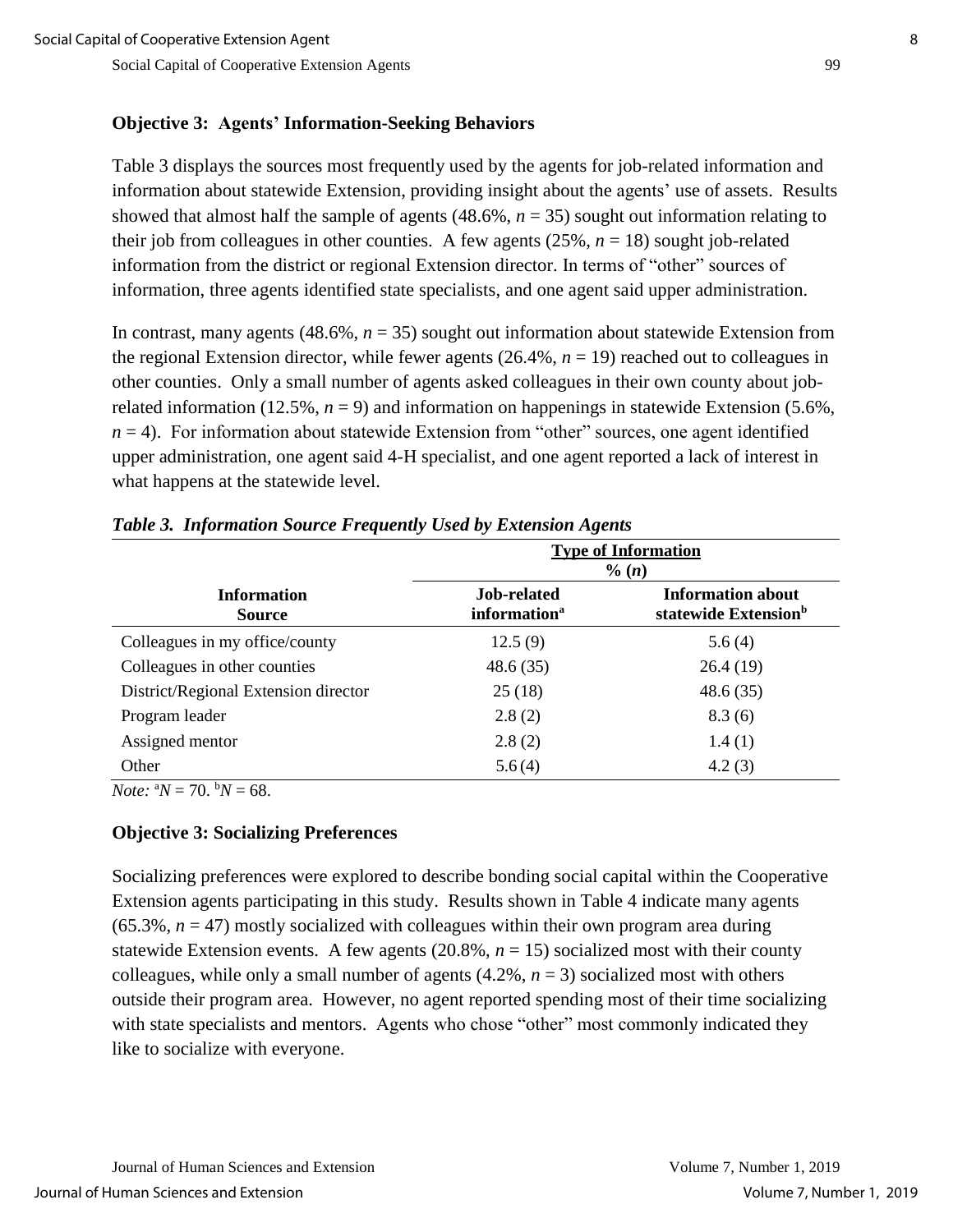| Group                              | n  | With whom do you spend the most time<br>socializing at statewide events? $(\% )$ |
|------------------------------------|----|----------------------------------------------------------------------------------|
| My county colleagues               | 15 | 20.8                                                                             |
| Colleagues within my program area  | 47 | 65.3                                                                             |
| Colleagues outside my program area |    | 4.2                                                                              |
| Other                              |    | 97                                                                               |

#### *Table 4. Socializing Preferences of Extension Agents*

*Note:*  $N = 72$ .

#### **Discussion and Recommendations**

The purpose of this study was to explore the social capital of Extension agents of MSU Extension. It is likely that an Extension agent's social capital is influenced by his or her programmatic responsibilities. Unsurprisingly, the agents' programmatic responsibilities influenced their selection of professional associations. The professional associations that are not linked to a specific program area (i.e., ESP and NAEPSDP) had few or no members from the respondents in this study. Instead, almost all agents joined professional associations with a programmatic focus, such as NACAA, NEAFCS, or NAE4-HA. Research has shown that homogenous program areas are most closely associated with bonding capital (Putnam, 2000).

As Putnam (2000) suggested, bonding capital has potential advantages and disadvantages. Recall from Putnam (2000) that one advantage of bonding capital is the provision of psychological and social support to group members. In the context of MSU Extension, this seems to be true. At statewide events, agents mostly socialized with others who shared their programmatic responsibilities, further providing support for the idea that program areas form the basis of community (Cohen & Prusak, 2001) within MSU Extension. Conversely, too much reliance upon the program area community may lead agents to view people in other program areas as outsiders (Putnam, 2000). Vines et al. (2018) reported that new agents found it difficult to partner with other agents outside of their program areas.

Further, the lack of socialization with agents whose programmatic responsibilities differ would be expected to negatively impact the diffusion of information (Putnam, 2000) and innovation (Rogers, 2003) between program areas and across the statewide Extension organization. Many possible topics of importance to agents cross Extension programmatic boundaries, such as new strategies for recruiting and managing volunteers, assessing community needs, or evaluating program impact. The influence of programmatic responsibilities on an agent's socialization preferences needs to be researched further to more deeply understand how this impacts the development of social capital and communication within the Extension organization.

Most agents in Mississippi have responsibilities in three program areas: ANR or FCS, plus 4-H and community development. However, engagement in professional associations does not match what one would expect based on MSU Extension's staffing plan. This suggests agents may view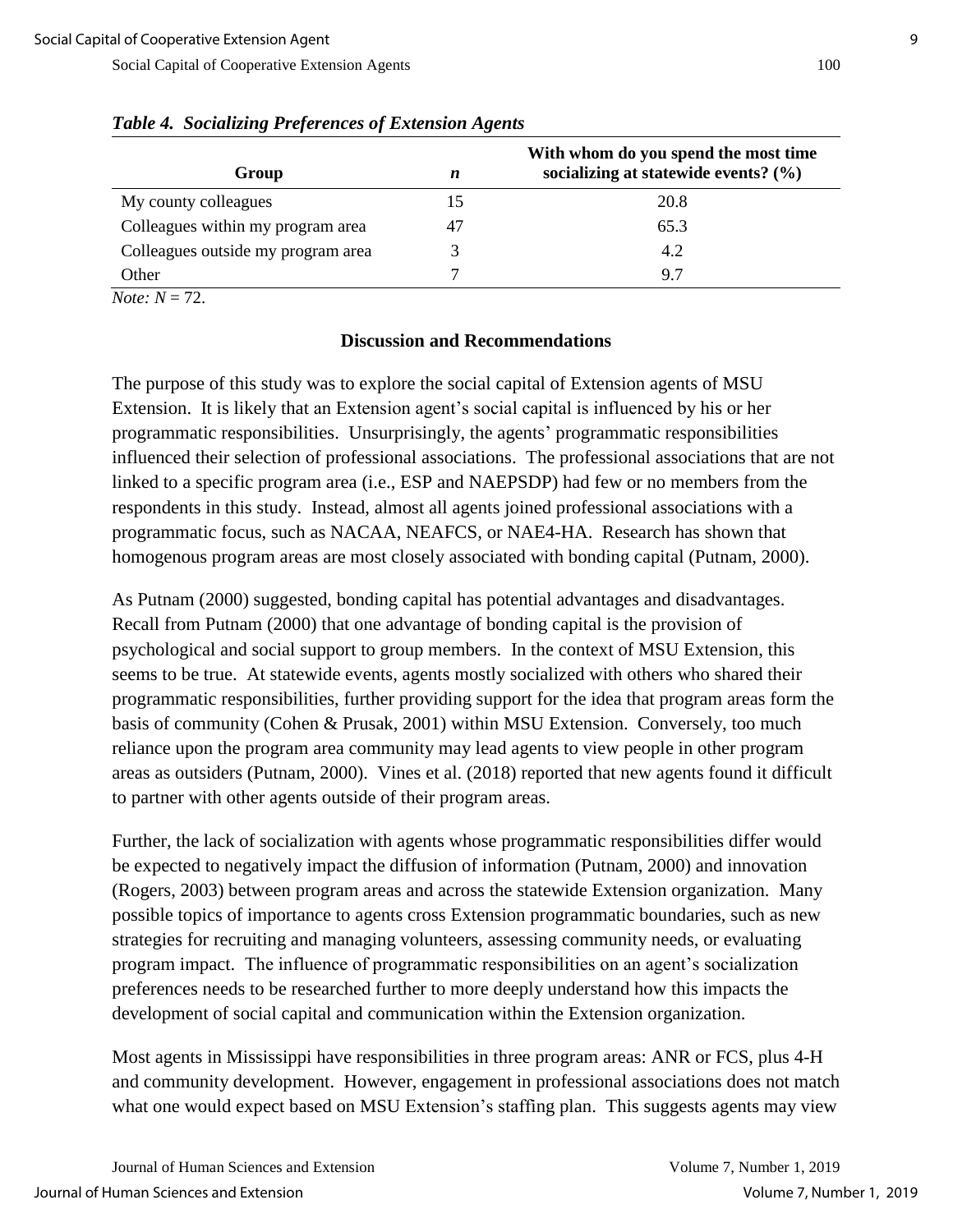themselves differently from their formal assignments. For example, an agent may prefer his or her agricultural program responsibilities as compared to the community development, natural resources, or 4-H responsibilities. One indication of this is the lack of agents with membership in NACDEP, despite 62% of responding agents acknowledging they had community development responsibilities. Professional associations also exist for natural resources (ANREP) and 4-H (NAE4-HA), yet they did not appear to be prioritized for membership either. More investigation is needed to determine the factors influencing how agents determine which professional association to join, the influence that has on the development of social capital, and the impacts on program quality and job performance.

Despite agents' strong ties with their programmatic colleagues, nearly half reported accessing specific information from a district/regional director. In Mississippi, this is the Regional Extension Coordinator, an administrative position with responsibility for providing programmatic direction to agents and staff. The individuals in the Regional Extension Coordinator positions are often relied upon for information about what is happening in the statewide Extension organization. Therefore, it appears Regional Extension Coordinators play a significant role in the organization's internal communication structure. State-level administration should strive to keep the Regional Extension Coordinators updated, and their accessibility to county agents should be prioritized to improve the diffusion of statewide information. Putnam (2000) and Rogers (2003) noted that an overdependence on homogenous networks stifles information sharing.

The findings from this study suggest that the social capital of MSU Extension agents could be more fully developed. Relatively low levels of engagement in the professional associations were observed, particularly at the national level. Encouraging agents to become more involved in their state-level associations through service on committees or in elected roles would be expected to strengthen their levels of bonding capital, because of the increased engagement within a homogenous group (Putnam, 2000).

Further, agents would likely benefit from the opportunity to expand their networks or access new ones to build bridging capital. Engagement at the national ESP and NAEPSDP conferences would help an agent do this through interaction with Extension professionals across program areas. Differences in state Extension systems, from resources to organizational structure to programming priorities, means state programs are unique and not homogenous. Therefore, even attending national-level events for a programmatic association (e.g., NEAFCS, NACAA, NAE4- HA) would provide an opportunity for agents to build bridging capital. Adjustments to how agents are annually evaluated and/or increases in the amount of professional development funding available for out-of-state travel may be needed to support these changes. If prioritized, even states with limited budgets may be able to increase funding for out-of-state travel by reallocating funds from other uses, negotiating to increase county-level funding, or enabling agents to procure their own funds through program revenue (beyond cost recovery).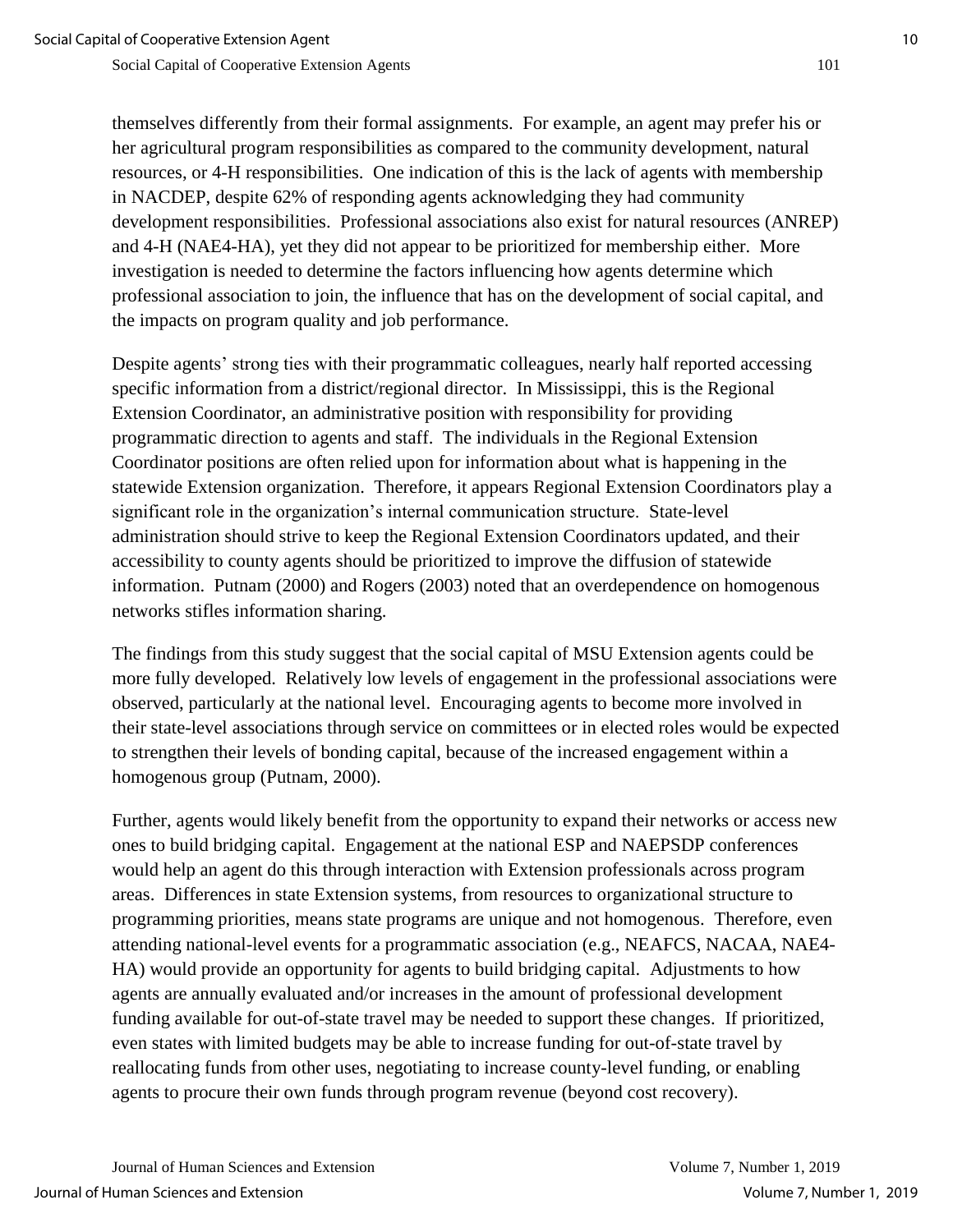Further, MSU Extension should focus on increasing interaction between its employees in-state, including improving communication between agents who work within the same counties. Agents in the same county seldom sought each other out for job-related or statewide Extension information nor did most of them choose to socialize together at statewide events. Although this reported lack of interaction may be due in part to several budget-related vacancies in many Mississippi counties at the time this study was conducted, more research is needed to explore the influence of intracounty relationships on the development of social capital, why intracounty relationships were not more valued as information sources, and what barriers may prevent these types of relationships from developing.

This study offered some insight into what type of social capital an agent is most likely to possess based on his or her programmatic role(s). Future replication of this study is needed to test the validity of these early conclusions both within MSU Extension and externally in other state Extension systems. Employing qualitative research techniques would be useful to provide a deeper explanation of observed trends. With continued research, Extension will be able to make data-driven decisions that best position agents to develop the social capital they need to thrive within the organization.

#### **References**

- Benge, M., & Harder, A. (2017). The effects of leader-member exchanges on the relationships between Extension agents and county Extension directors in Florida. *Journal of Human Sciences and Extension, 5*(1), 35–49.
- Bourdieu, P. (1986). The forms of capital. In J. E. Richardson (Ed.), *Handbook of theory of research for sociology of education* (pp. 241–258). Westport, CT: Greenwood Press.
- Borr, M. L., & Young, R. B. (2010). Retirement and attrition trends of Extension professionals in North Dakota. *Journal of Extension, 48*(1), Article 1RIB4. Retrieved from http://www.joe.org/joe/2010february/rb4.php
- Civittolo, D., & Davis, G. A. (2011). Strengthening communities through an engaged citizenry: Opportunities for Extension programming. *Journal of Extension, 49*(3), Article 3COM2. Retrieved from https://www.joe.org/joe/2011june/comm2.php
- Cohen, D., & Prusak, L. (2001). *In good company: How social capital makes organizations work.* Boston, MA: Harvard Business School Press.
- Coleman, J. S. (1988). Social capital in the creation of human capital. *American Journal of Sociology, 94*(Supplement), S95-S120.
- Fields, N. I. (2017). The contribution of urban 4-H to social capital and the implications for social justice. *Journal of Extension, 55*(6), Article 6FEA1. Retrieved from https://www.joe.org/joe/2017december/a1.php
- Granovetter, M. S. (1973). The strength of weak ties. *American Journal of Sociology, 78*(6), 1360–1380. doi:10.1086/225469